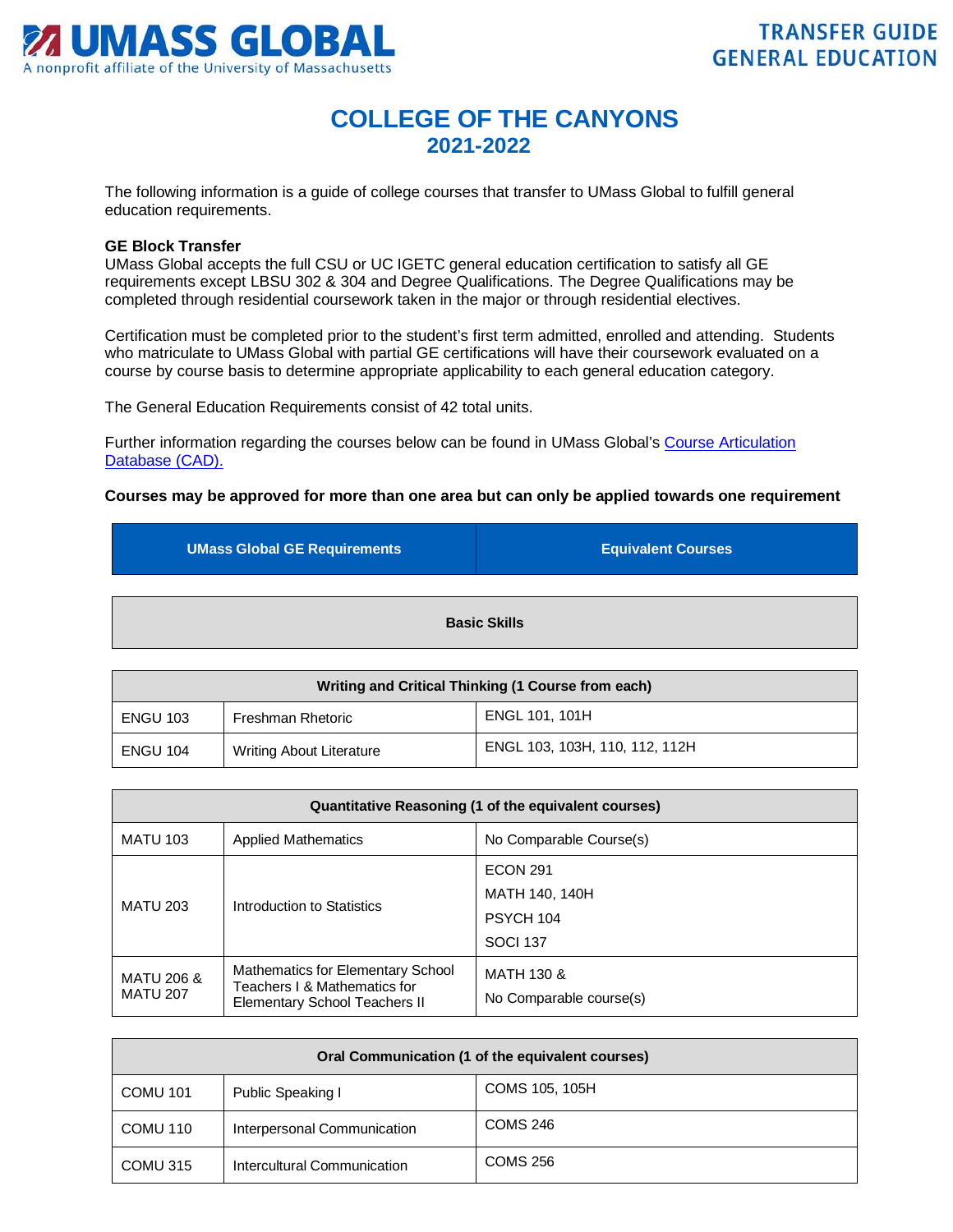| Oral Communication (1 of the equivalent courses) |                              |                         |
|--------------------------------------------------|------------------------------|-------------------------|
| COMU 410                                         | Organizational Communication | No Comparable course(s) |

## **Breadth Requirements**

| Humanities (3 courses from 3 different areas totaling 9 credits)                                       |                                                                                                                                                                                                                                                                                                                                          |  |
|--------------------------------------------------------------------------------------------------------|------------------------------------------------------------------------------------------------------------------------------------------------------------------------------------------------------------------------------------------------------------------------------------------------------------------------------------------|--|
| <b>Communications</b><br>Subject Codes: COMU                                                           | COMS 100, 100H, 105*, 105H*, 120, 225, 227, 235, 246*,<br>256*, 260<br><b>MEA 100</b>                                                                                                                                                                                                                                                    |  |
| English<br>Subject Codes: ENGU                                                                         | ENGL 105, 106, 108, 109, 110*, 111, 112*, 112H*, 135,<br>204, 225, 250, 251, 260, 261, 262, 263, 264, 270, 271,<br>272, 273, 274, 275, 280, 281<br><b>MEA 110</b><br>PHOTO 215<br>Cannot double-count with Basic Skills requirement                                                                                                      |  |
| <b>Fine Arts</b><br>Subject Codes: ARTU, MUSU, THDU, FAUU, FTVU<br>Must be 2 semester units or greater | ART 100, 110, 111, 112, 115, 116, 125A, 140, 270<br>CINEMA 120, 121, 122, 123, 131<br><b>COMS 150</b><br>DANCE 100<br><b>GMD 120</b><br>ID 114, 115<br>MEA 101, 102, 106, 108, 109, 120, 131, 159, 180, 218,<br>232, 261, 280<br>MUSIC 100, 105, 106, 107, 108, 112, 120A, 125, 159<br>PHOTO 140, 150<br>THEATR 100, 110, 110H, 144, 220 |  |
| <b>Foreign Language</b><br>Subject Codes: FLUU, SPNU, GERU, FRNU                                       | CHNESE 101, 102<br>FRNCH 101, 102, 150, 201, 202<br>GERMAN 101, 102<br>ITAL 101, 102, 150<br>SIGN 101, 102, 103, 104<br>SPAN 101, 101H, 102, 150, 201, 202, 211, 212, 240                                                                                                                                                                |  |
| <b>Humanities</b><br>Subject Codes: HUMU                                                               | HUMAN 100, 115, 116, 150<br><b>SIGN 110</b>                                                                                                                                                                                                                                                                                              |  |
| <b>Liberal Studies</b><br><b>Subject Codes: LBSU</b><br>Excludes LBSU 300                              | No Comparable Course(s)                                                                                                                                                                                                                                                                                                                  |  |
| Philosophy<br><b>Subject Codes: PHLU</b>                                                               | PHILOS 101, 101H, 106, 110, 111, 112, 120, 130, 190,<br>225, 227, 235, 240, 250                                                                                                                                                                                                                                                          |  |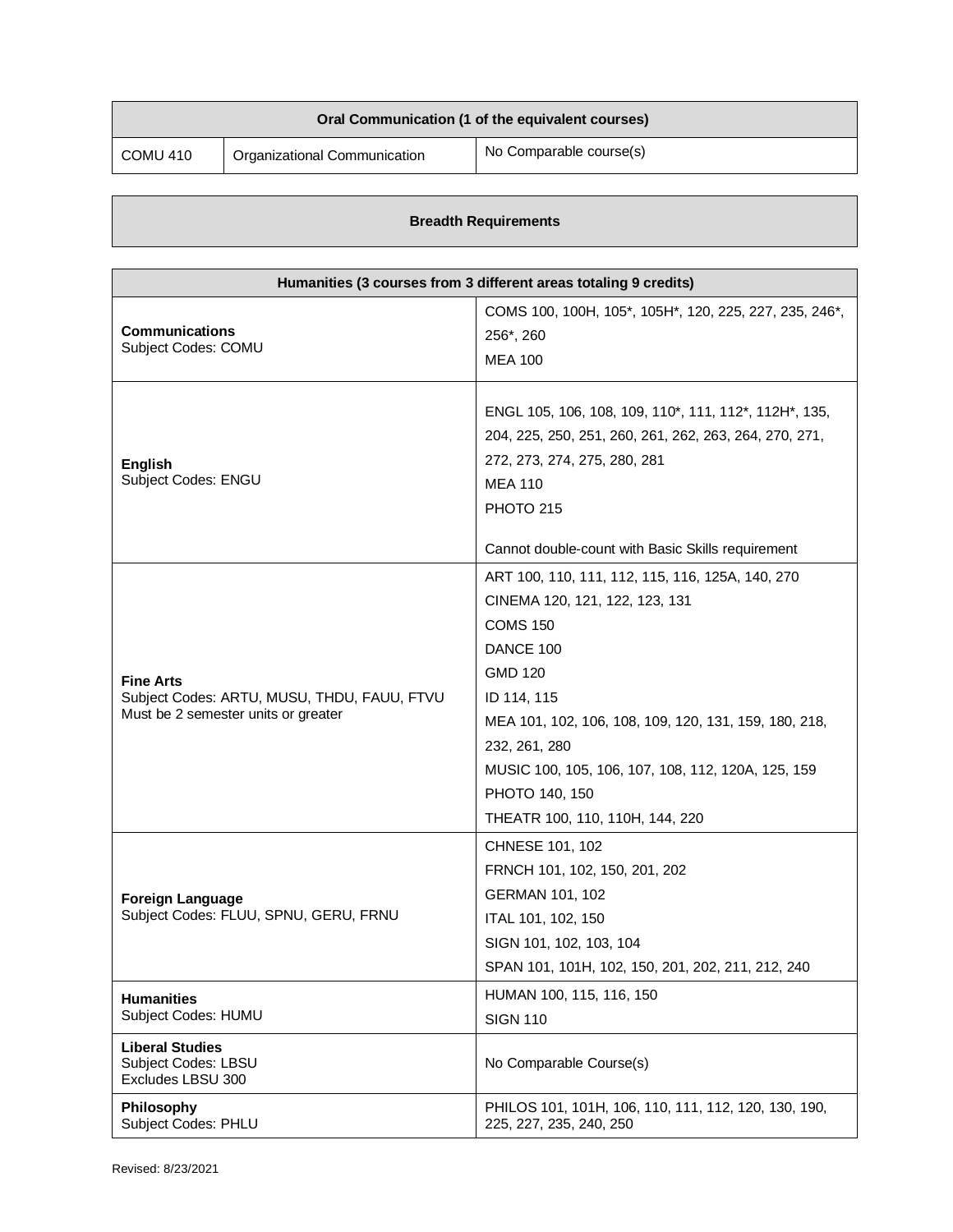## **Humanities (3 courses from 3 different areas totaling 9 credits)**

**Religious Studies** Subject Codes: RELU PHILOS 102, 220

| Natural Sciences (2 courses, totaling 6 credits) |                                                        |
|--------------------------------------------------|--------------------------------------------------------|
|                                                  | ANTHRO 101, 101H, 101L                                 |
|                                                  | ASTRON 100, 101, 101L, 102                             |
| <b>Natural Science</b>                           | BIOSCI 100, 100H, 106, 106H, 107, 107H, 115, 116, 119, |
|                                                  | 130, 132, 140, 180, 201, 202, 204, 205, 221, 240       |
|                                                  | CHEM 100, 151, 151H, 201, 201H, 202, 255, 256          |
| Lab credit is not required.                      | <b>ENVRMT 103, 104</b>                                 |
| Subject Codes: BIOU, CHMU, ESCU, FSNU, LPSU,     | GEOGRPH 100, 101, 103, 105                             |
| LSCU, NSCU, PSCU, PHYU                           | GEOLOGY 100, 101, 102, 103, 104, 105, 109, 110         |
|                                                  | HLHSCI 150                                             |
|                                                  | OCEAN 101                                              |
|                                                  | PHYSCI 101                                             |
|                                                  | PHYSIC 101, 110, 111, 220, 221, 222                    |

| Social Sciences (3 courses from 3 different areas totaling 9 credits) |                                                                                                           |
|-----------------------------------------------------------------------|-----------------------------------------------------------------------------------------------------------|
| <b>Criminal Justice</b>                                               | ADMJUS 101, 110, 120, 125, 126, 175, 185, 195                                                             |
| Subject Code: CJCU                                                    | <b>SOCI 250</b>                                                                                           |
| <b>Early Childhood Education</b><br>Subject Code: ECEU                | ECE 100, 101, 102, 103, 104, 105, 106, 130, 135, 140,<br>144, 151, 155, 156, 160, 200, 201, 202           |
| <b>Economics</b><br>Subject Code: ECNU                                | ECON 170, 170H, 201, 201H, 202, 202H                                                                      |
| <b>History</b><br>Subject Code: HISU                                  | HIST 101, 101H, 102, 111, 111H, 112, 112H, 115, 120,<br>120H, 130, 161, 191, 192, 193, 210, 212, 240, 243 |
| <b>Legal Studies</b><br>Subject Code: LEST                            | No Comparable Course(s)                                                                                   |
| <b>Marketing</b><br>Subject Code: MKTU                                | BUS 140, 141                                                                                              |
| <b>Organizational Leadership</b>                                      | BUS 111, 126, 160                                                                                         |
| Subject Code: OLCU                                                    | <b>COMS 270</b>                                                                                           |
| <b>Political Science</b><br>Subject Code: POSU                        | POLISC 150, 150H, 200, 210, 230, 250, 270, 290                                                            |
| <b>Psychology</b><br>Subject Code: PSYU                               | PSYCH 101, 101H, 102, 103, 109, 126, 172, 172H, 180,<br>225, 230, 235, 240, 272                           |
|                                                                       | ANTHRO 105, 210, 220                                                                                      |
| <b>Social Science</b>                                                 | <b>ENVRMT 101</b>                                                                                         |
| Subject Code: SSCU                                                    | GEOGRPH 102, 104                                                                                          |
|                                                                       | <b>SOCI 205</b>                                                                                           |
| <b>Social Work</b><br>Subject Code: SOWK                              | No Comparable Course(s)                                                                                   |